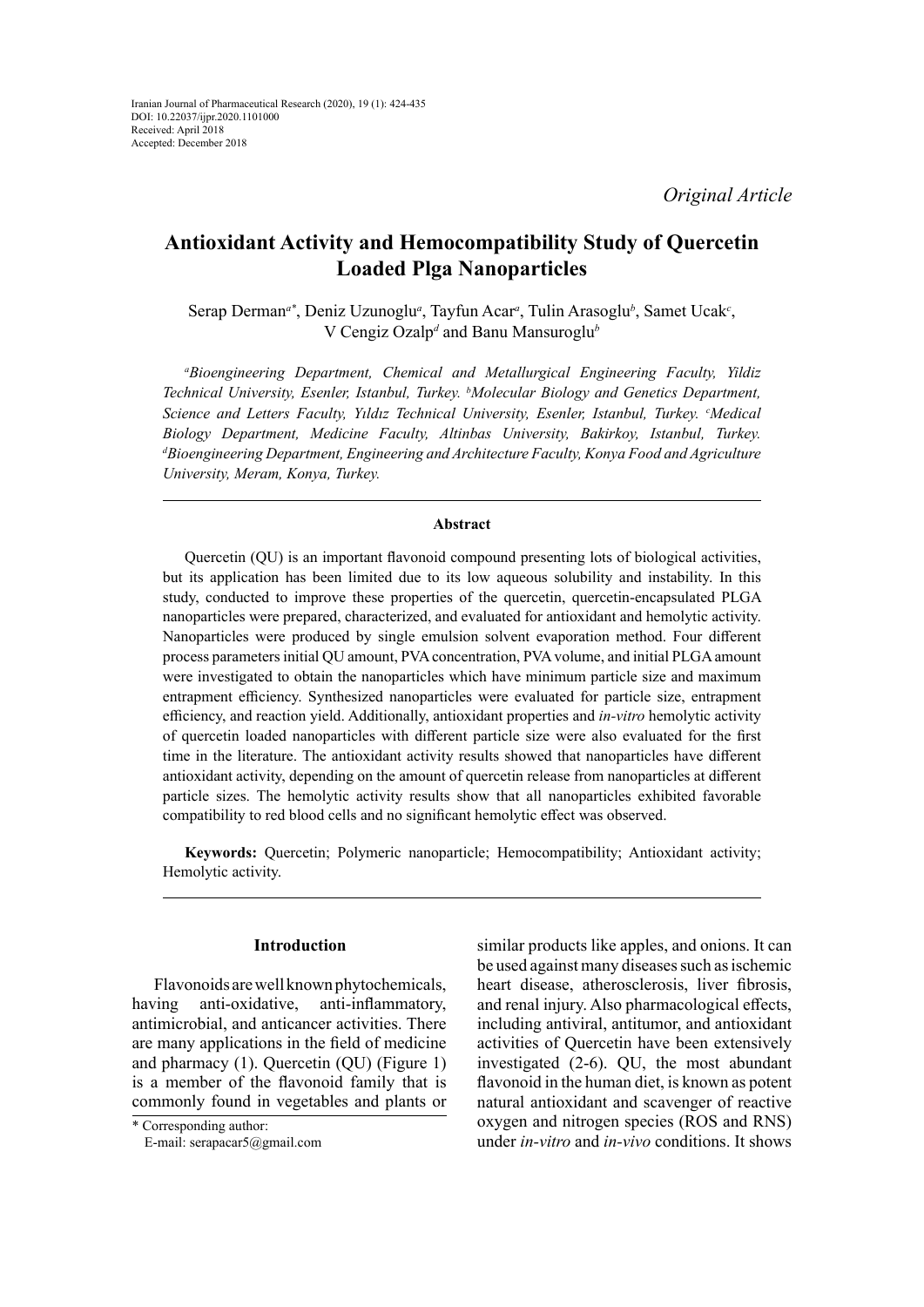

**Figure 1.** Chemical structure of quercetin (3,3',4',5,7-pentahydroxylflavone) (10)

potent scavenger activity against superoxide and hydroxyl radicals, nitric oxide, and also peroxynitrite (7-9). However, the use of this flavonoid is limited because of its poor water solubility, low bioavailability, poor permeability, and unstable structure (10- 12). We can overcome these problems with entrapment of QU to nanostructure. Thus, its drug solubility, pharmacokinetic, and pharmacological properties can be improved  $(12)$ .

Polymeric nanoparticles are colloidal particles smaller than 1 micron (10-1000 nm) diameter and they can be prepared from natural or synthetic polymers. Particle charge, size, shape, and hydrophilicity remain among the most important properties for effective delivery of nanoparticles to the desired target (13, 14). Natural polymers (i.e., proteins or polysaccharides) have not been widely used for this purpose since they vary in purity, and often require crosslinking that could denature the embedded drug (15). Therefore, synthetic polymers have received considerably more attention in this field. The most commonly used synthetic polymers for nanoparticulate system are poly-ε-caprolactone (PCL), poly(lactic acid) (PLA), poly(glycolic acid) (PGA), and their co-polymers, poly(lactideco-glycolide) (PLGA) (2, 16). As in the comparison with conventional drug delivery systems, nanoparticulate carriers have a lot of advantages (17, 18). Some advantages of nanoparticles are: increased bioavailability, dose proportionality, reduced drug toxicity, smaller dosage form (i.e., smaller tablet), and stable dosage forms of drugs which are either unstable or have unacceptably low bioavailability in non-nanoparticulate dosage forms etc (19-21).

The unique characteristics of nano-sized materials and also its content in case of drug delivery system development studies might result in potentially toxic effects, which make it necessary to evaluate hemocompatibility. Blood compatibility analysis has been established as simple and reliable evaluation method for nanoparticles *in-vitro* (22). Hemolysis can be defined as the disruption of the human red blood cells (erythrocytes) and it is a common parameter to assess biocompatibility of nanoparticles in blood. In this method, erythrocytes damage and cell membrane of erythrocytes disintegrates and hemoglobin molecule leaves from the cell (23, 24).

> The aim of this study was to develop quercetin-loaded PLGA NPs of the acceptable size in nano scale with high-quercetin entrapment. For this purpose, quercetinloaded nanoparticles were prepared with four different processing parameters including initial QU amount, PVA concentration in aqueous phase, PVA volume, and initial PLGA amount. In the single emulsion-solvent evaporation method, these process parameters were screened systematically to improve entrapment efficiency and reaction yield when reducing the particle size. Additionally, antioxidant properties and *in-vitro* hemolytic activity of quercetin loaded nanoparticles with different particle size were also evaluated for the first time in the literature. The obtained results can provide useful information for *invitro* and *in-vivo* cell experiments.

## **Experimental**

*Materials* Poly(lactic-co-glycolic acid) PLGA (lactide:glicolide=50:50; inherent viscosity 0.45-0.60 dL/g, Mw  $\sim$  38-54 kDa), polyvinyl alcohol (PVA), Quercetin (QU), acetone and ethanol were purchased from Sigma Aldrich (St. Louis, USA), dichloromethane (DCM) was obtained from Ridel de Haen. All the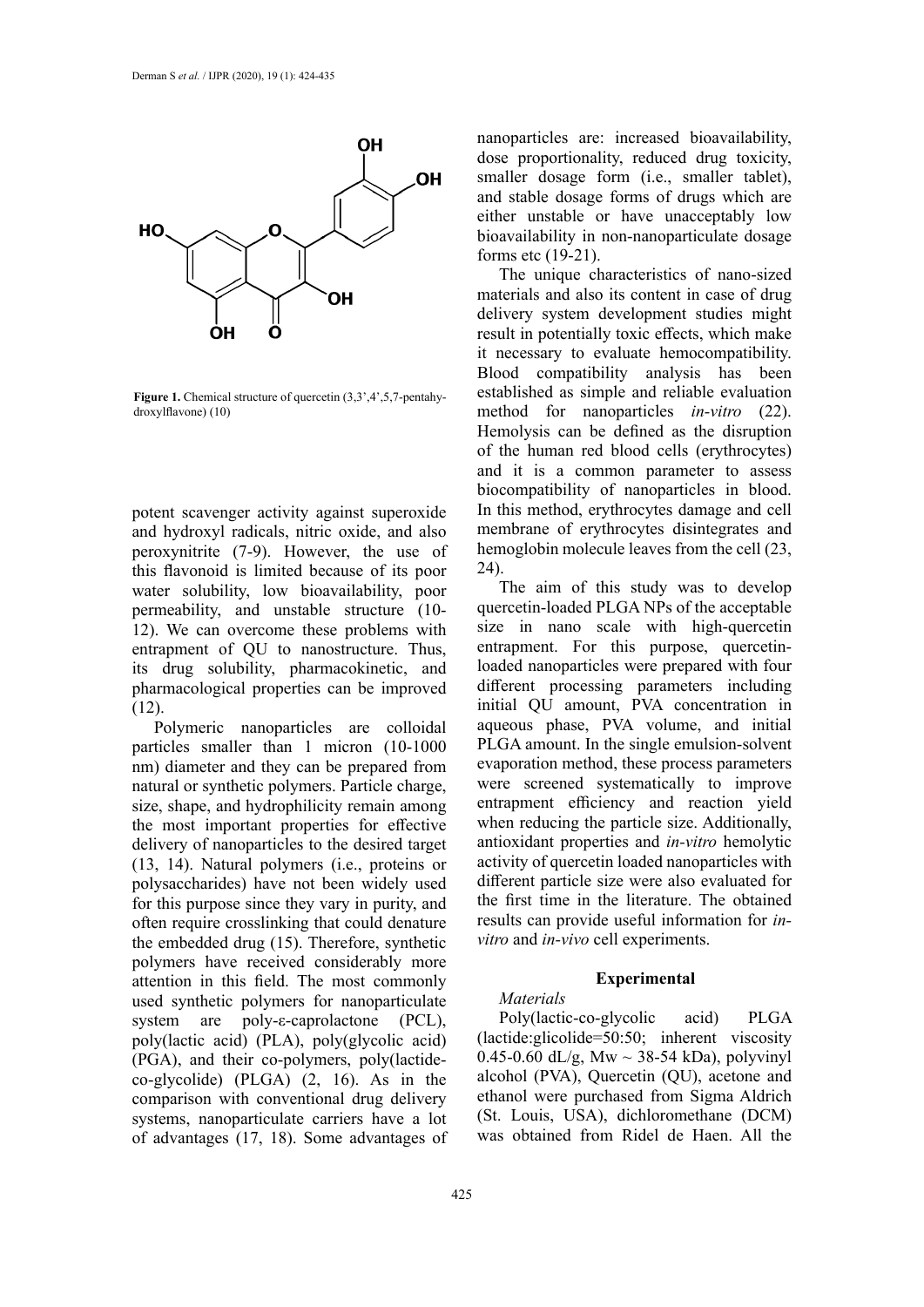| <b>Sample</b>  | <b>Quercetin Amount (mg)</b> | <b>PVA</b><br>Volume (mL) | <b>PVA</b><br>Concentration | PLGA Amount (mg) |
|----------------|------------------------------|---------------------------|-----------------------------|------------------|
|                |                              |                           | $(\%)$                      |                  |
| ${\rm F}1$     | $10\,$                       | $\overline{4}$            | $\mathfrak{Z}$              | $100\,$          |
| $\rm F2$       | 20                           | $\overline{\mathcal{A}}$  | $\mathfrak{Z}$              | $100\,$          |
| ${\rm F3}$     | 30                           | $\overline{\mathcal{A}}$  | 3                           | 100              |
| ${\rm F4}$     | 40                           | $\overline{\mathcal{A}}$  | $\mathfrak{Z}$              | $100\,$          |
| F <sub>5</sub> | 50                           | $\overline{4}$            | $\mathfrak{Z}$              | 100              |
| F <sub>6</sub> | 20                           | 4                         | 0.1                         | 100              |
| F7             | 20                           | 4                         | 0.5                         | 100              |
| ${\rm F}8$     | 20                           | $\overline{4}$            | $\mathbf{1}$                | 100              |
| ${\rm F}9$     | 20                           | $\overline{4}$            | $\overline{2}$              | 100              |
| F10            | 20                           | 6                         | 3                           | $100\,$          |
| F11            | $20\,$                       | $\,8\,$                   | 3                           | $100\,$          |
| F12            | 20                           | $10\,$                    | $\mathfrak{Z}$              | 100              |
| F13            | 20                           | 20                        | 3                           | 100              |
| F14            | 20                           | $\overline{4}$            | $\mathfrak{Z}$              | 200              |
| F15            | 20                           | $\overline{4}$            | $\mathfrak{Z}$              | 300              |
| F16            | 20                           | 4                         | $\mathfrak{Z}$              | 400              |
| ${\rm F}17$    | $20\,$                       | 4                         | $\mathfrak{Z}$              | 500              |

**Table 1.** Experiments with different process parameters for single emulsion-solvent evaporation method. **Table 1.** Experiments with different process parameters for single emulsion-solvent evaporation method.

chemicals and solvents were analytical grade. Ultra-pure water was obtained from Millipore MilliQ Gradient system.

#### *Nanoparticle Preparation*

For preparation of QU loaded nanoparticles, quercetin was dissolved in 750 µL ethanol and PLGA was dissolved in 1.5 mL dichloromethane. Quercetin and PLGA solutions were mixed and added into PVA solution. For emulsifying organic phase with the aqueous phase, 2 min. 80% power sonication was applied and after the sonication the obtained emulsion was added into 0.1% PVA solution. The organic solvent was removed stirring at room temperature at 700 rpm for overnight (F2) (16).

For purification of the nanoparticles, the nanoparticle suspensions were ultracentrifugated at 9000 rpm, at 4 ˚C for 40 min. The supernatants were removed and nanoparticles were washed thoroughly three

times with 35 mL distilled water tree times. The supernatants were collected for the determination of the entrapment efficiency. Nanoparticle pellets were dried using lyophilization at -70 °C, 0.01 mbar pressure.

In this study, F2 nanoformulation was manufactured with amount of 20 mg of QU, 100 mg of PLGA and 4 mL of 3% PVA that was taken as a standard process conditions. Additionally, different process parameters which were used for the synthesis of other nanoparticles were given in Table 1.

# *Determination of Entrapment Efficiencies and Reaction Yield*

Determination of entrapment efficiencies was carried out in triplicated, via indirect quantification methods using UV–Vis spectroscopy. The absorbance of the nanoparticles' supernatants were measured at 374 nm and equivalent concentration was determined via using standard calibration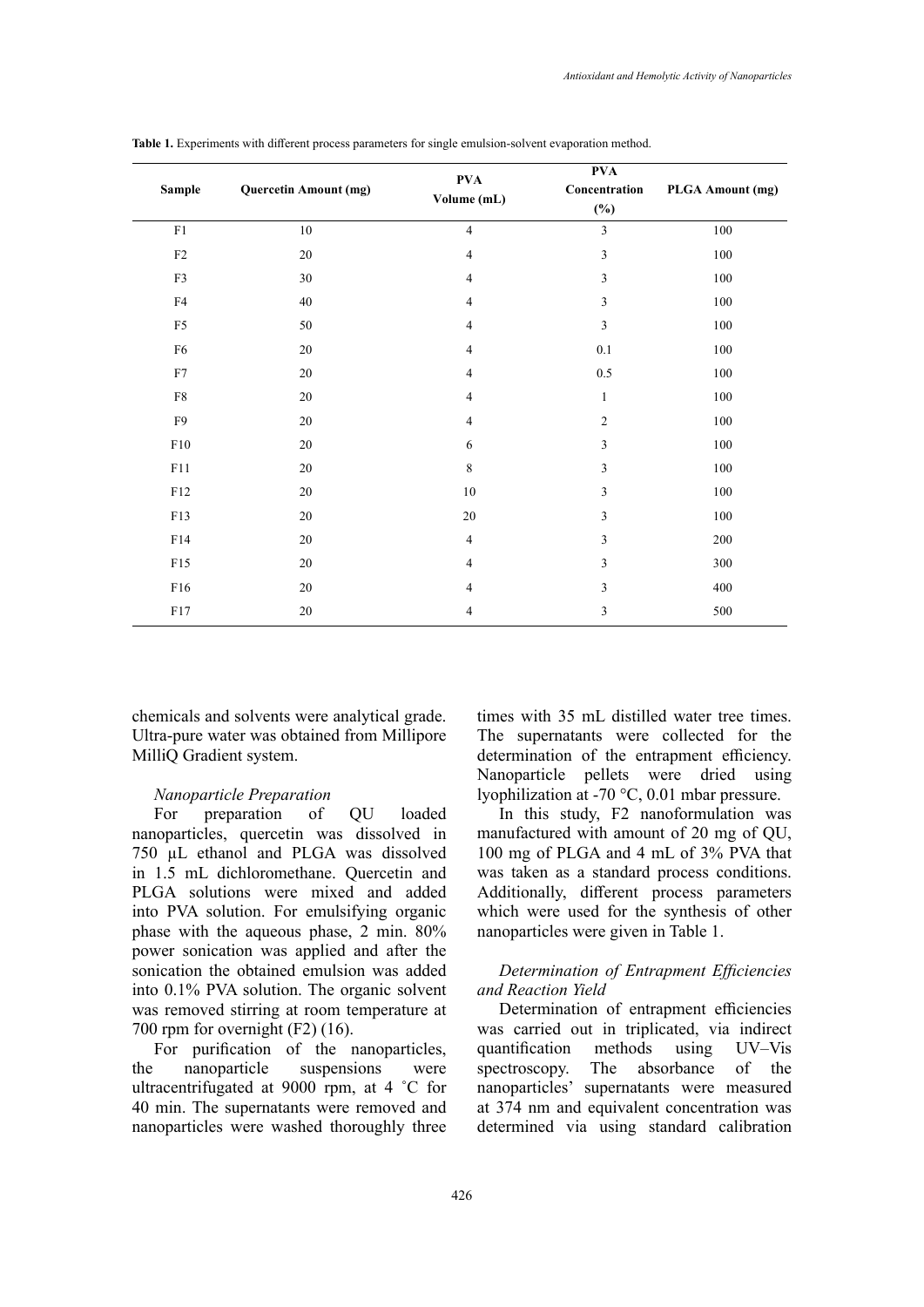curve which was previously constructed. The entrapment efficiencies and reaction yields were calculated from the following two equations (14).

$$
Entrapment \,Efficiency\, (*) = \qquad \qquad (1)
$$

$$
\frac{4mount of Quercet in determined in the nanoparticle (mg)}{Amount of added Quercetin (mg)}
$$

$$
Reaction Yield (\%) = \qquad (2)
$$

*Amount of determined nanoparticle* (*mg*) *Amount of determined nanoparticle*(mg)<br>*Amount of quercetin + PLGA added* (mg)

> *Particle Size, Polydispersity Index and Zeta Potential Analysis*

> The particle size, polydispersity index (PDI), and zeta potential of quercetinloaded nanoparticles were determined by dynamic light scattering technique using a Zetasizer NanoZS 90. The measurements were performed as follows: 50 µL of the fresh nanoparticle emulsion was diluted to 1.5 mL with distilled water. The measurements were carried out triplicate, at  $25 \pm 0.1$  °C with using 0.8872 cP of viscosity and 1.330 of refractive index for the solutions (25).

#### *Scanning Electron Microscopy (SEM)*

The morphology of the quercetin-loaded nanoparticles was examined by SEM (A JSM-7001FA Jeol, Japan). For the measurement, dried nanoparticles placed on a double stick tape over aluminum stubs to get a uniform layer and then the particles were coated with gold under vacuum (26). Observation was carried out at the acceleration voltage of 10 kV and at 30.000 x magnification.

# *Fourier Transform Infrared (FT-IR) Spectroscopy*

FTIR spectra of quercetin-loaded nanoparticles were determined using FT-IR (Shimadzu, Japan). The spectra of quercetinloaded nanoparticles were 16 scans per sample which have ranging from 4000 to 650 cm<sup>-1</sup> and a resolution of 4 cm-1. Background measurement was taken before the measurement of the samples because of the  $CO_2$  peak (27).

#### *In-vitro release*

*Entrapment Efficienciy*  $(\%) =$  (1)  $\frac{1}{\text{outer}}$  and anoparticles were carried  $\frac{1}{\text{outer}}$   $\frac{1}{\text{outer}}$   $\frac{1}{\text{outer}}$   $\frac{1}{\text{outer}}$ out at 37 °C in phosphate buffer solution In the release study, F2, F6, and F15 NPs which have different particle size, were weighed to contain the same amount of quercetin. *In-vitro* release measurements of at  $pH = 7.4$  as previously reported (28). After a predetermined period (1, 2, 3 4, 24, 48, 72 h), nanoparticle suspensions were ultracentrifugated at 10000 rpm for 15 min at 4 °C. Release medium was fully removed and fresh medium (PBS) was replaced each time. The absorbance values of the supernatants were determined via UV-Vis spectrophotometer at 374 nm. Equivalent concentration was determined using supernatant absorbance and standard calibration curve.

#### *Antioxidant Activity*

Antioxidant activity assay with free QU and PLGA NPs were carried out using a previous methodology described by McCord JM and Fridovich I, with minor modifications (29). Free QU and F2, F6 and F15 NPs were solved in 0.1 M phosphate buffer saline (pH 7.4). In a bucket containing a volume of 0.5 mL of each sample was added to 2.45 mL of assay reactive (0.3 mM Xantine, 0,6 mM EDTA, 150 µg/L Nitroblue Tetrazolium (NBT), 400 mM sodium carbonate, 1 g/L BSA, pH 10.2) solution and 50 μL XO enzyme (167 U/L). This system was incubated at 25 °C for 20 min and stopped by adding 1 mL of cupper chloride and immediately absorbance was obtained at 560 nm. Antioxidant activity assay was repeated three times for all samples and expressed as percentage of XO inhibition and calculated as:

$$
\% Inhibition = \frac{\text{Blank absorbance} - \text{Test absorbance}}{\text{Blank absorbance}} \times 100 \quad (3)
$$

## *Hemolysis of Human Red Blood Cells*

The hemolysis analyses were performed according to Drabkin´s methods by measuring cyanmethemoglobin content of the samples (30). Briefly, whole blood was centrifuged for 1 min at 14000 rpm to collect the blood cells in the pellet. The supernatant was removed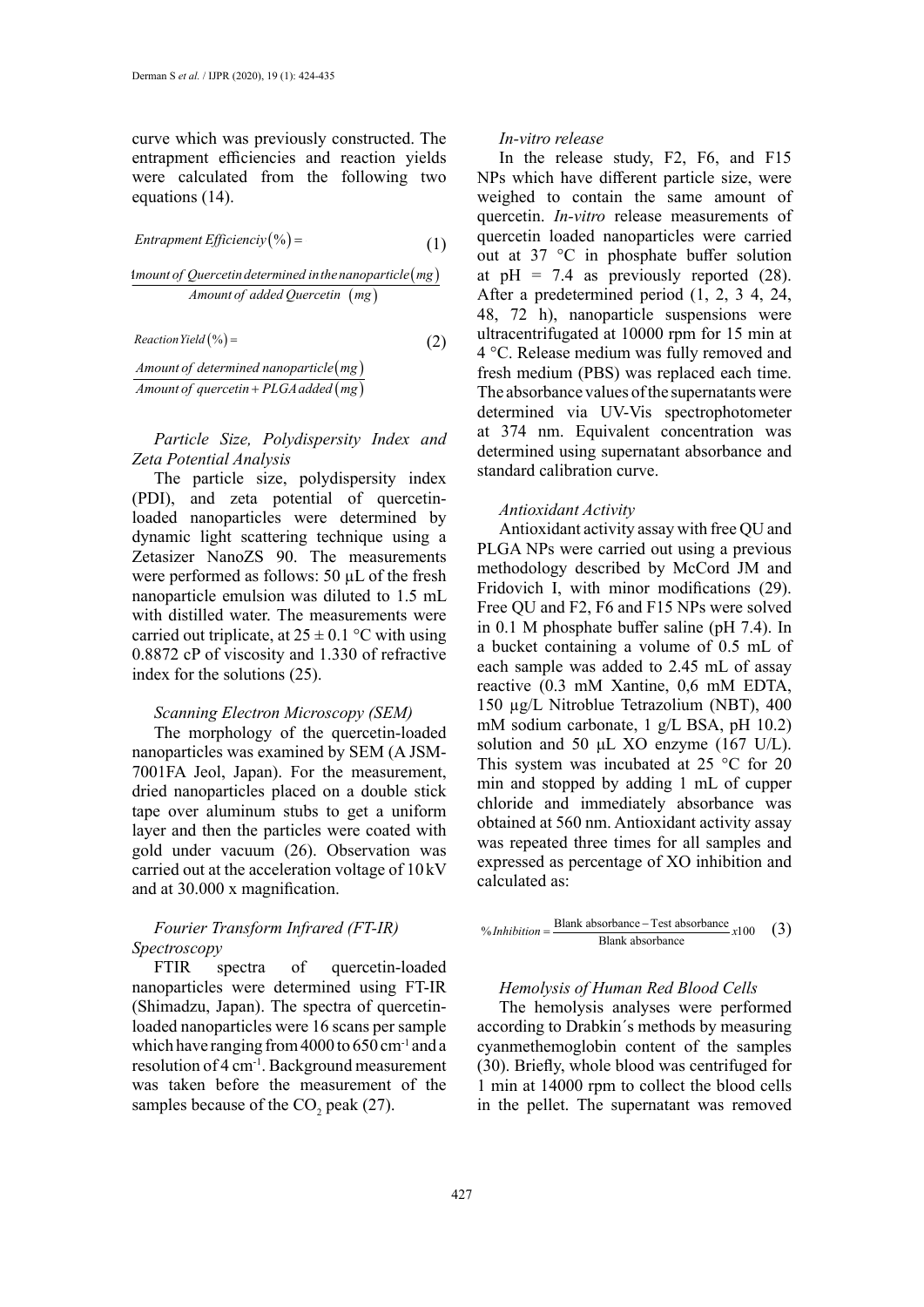and washed with PBS (10 mM, pH 7.4 and 0.85% NaCl) three times. Consequently, 150 µL empty PLGA nanoparticles, quercetin active substances, and quercetin loaded PLGA nanoparticles with different dispersions (F2; entrapment: 95.1 %, 262.6 nm, F6; entrapment: 93.8 %, 869.7 nm, F15; entrapment: 95.5 %, 473.2 nm) were added onto blood cell pellets and incubated for 2 to 6 h at room temperature. Then, the cells were collected by centrifugation. 50 µL supernatants of the samples were mixed with 950 µL Drabkin's reagent and incubated for 15 min at room temperature. The amount of hemoglobin released from erythrocytes was determined calorimetrically by measuring the absorbance at 540 nm. All the experiments were repeated at least three times with independent blood samples.

#### **Results and Discussion**

Quercetin loaded nanoparticles were synthesized by single emulsion solvent evaporation methods using different process parameters. The particle size, polydispersity index, entrapment efficiency, and the reaction yield of nanoparticles were examined for detailed characterization. After that, antioxidant activity and hemolytic activity of the selected nanoparticles which have different particle size, were investigated as *in-vitro*.

## *Effect of Initial Quercetin Amount*

It is shown that initial amount of the quercetin has no significant effect on particle size, reaction yield, and entrapment efficiency.

As in the Figure 2A, the mean size of the nanoparticles varied between 211.2 to 262.9



volume (B); effect of PVA concentration (C); effect of PLGA amount  $(D)$ **Figure 2.** The effect of process parameters on particle size and polydispersity index: effect of Quercetin amount (A); effect of PVA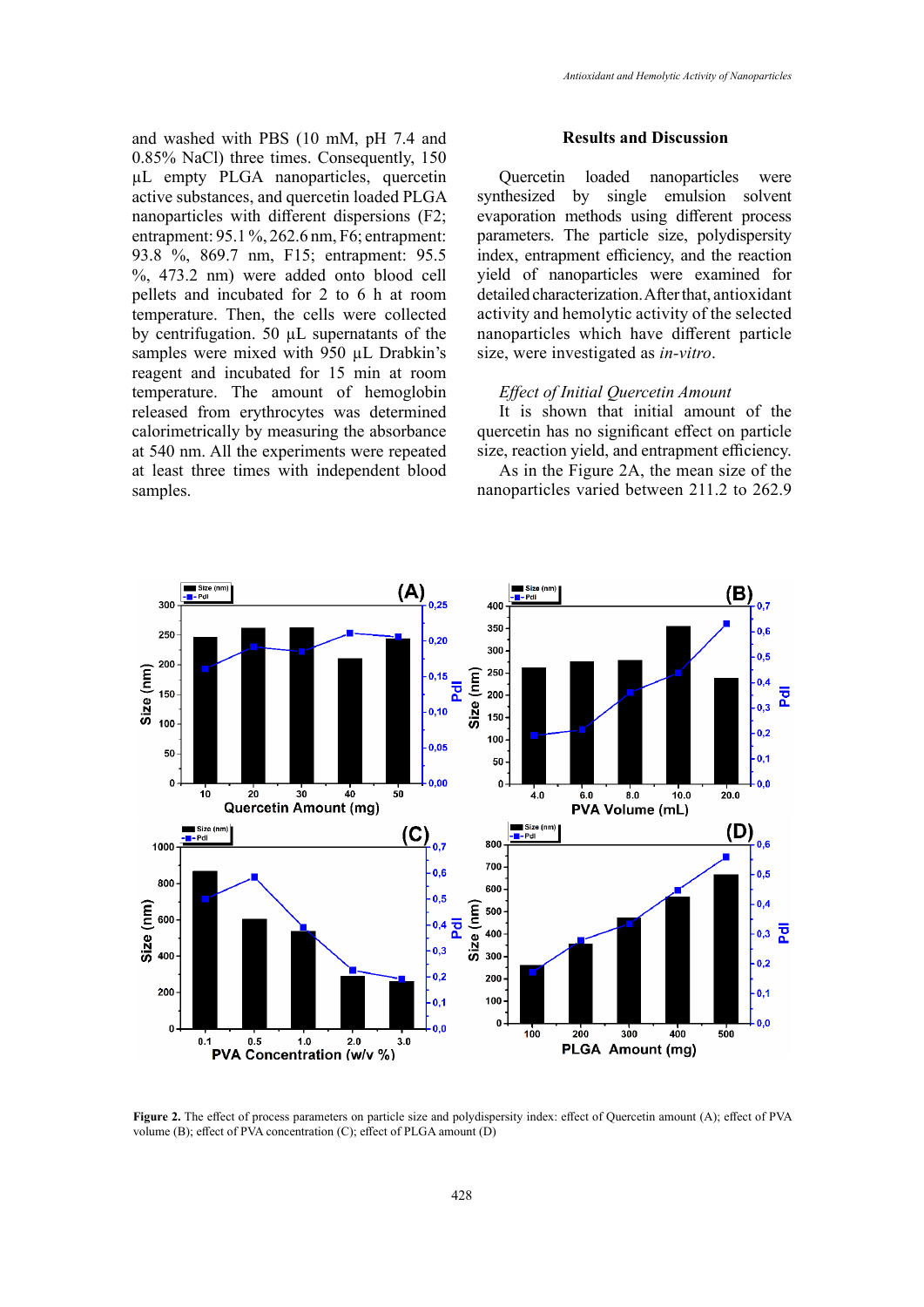

amount;  $(B)$  effect of PVA volume;  $(C)$  effect of PVA concentration;  $(D)$  effect of PLGA amount **Figure 3.** The effect of process parameters on % reaction yield (R.Y.) and % entrapment efficiency (E.E.): (A) effect of Quercetin

nm by using different amount of the QU. Particle size was firstly stayed constant for 10-30 mg QU, then slightly decreased for 40 and 50 mg QU amount. The polydispersity of nanoparticles synthesized with different QU amount varies from 0.161 to 0.211. This small PDI values  $( $0.25$ ) refer to narrow size$ distribution of the nanoparticles (27).

Similarly, increase of the initial Quercetin amount has no significant effect on entrapment efficiency, while increasing the yield of the reaction (Figure 3A). Song *et al*. have shown that increasing amount of antioxidant agent

led to decrease of entrapment efficiency with a range of 20% to 40% (31). In our study, this result couldn't be observed due to the very high entrapment efficiencies which were between 93.4% and 95.1%. Additionally, the reaction yield increased irregularly with increasing of initial QU amount. This situation can be explained in accordance with the literature that, increase of the reaction yield was possibly caused by increase of the QU in the organic phase and it caused more interaction between QU and PLGA molecules (31).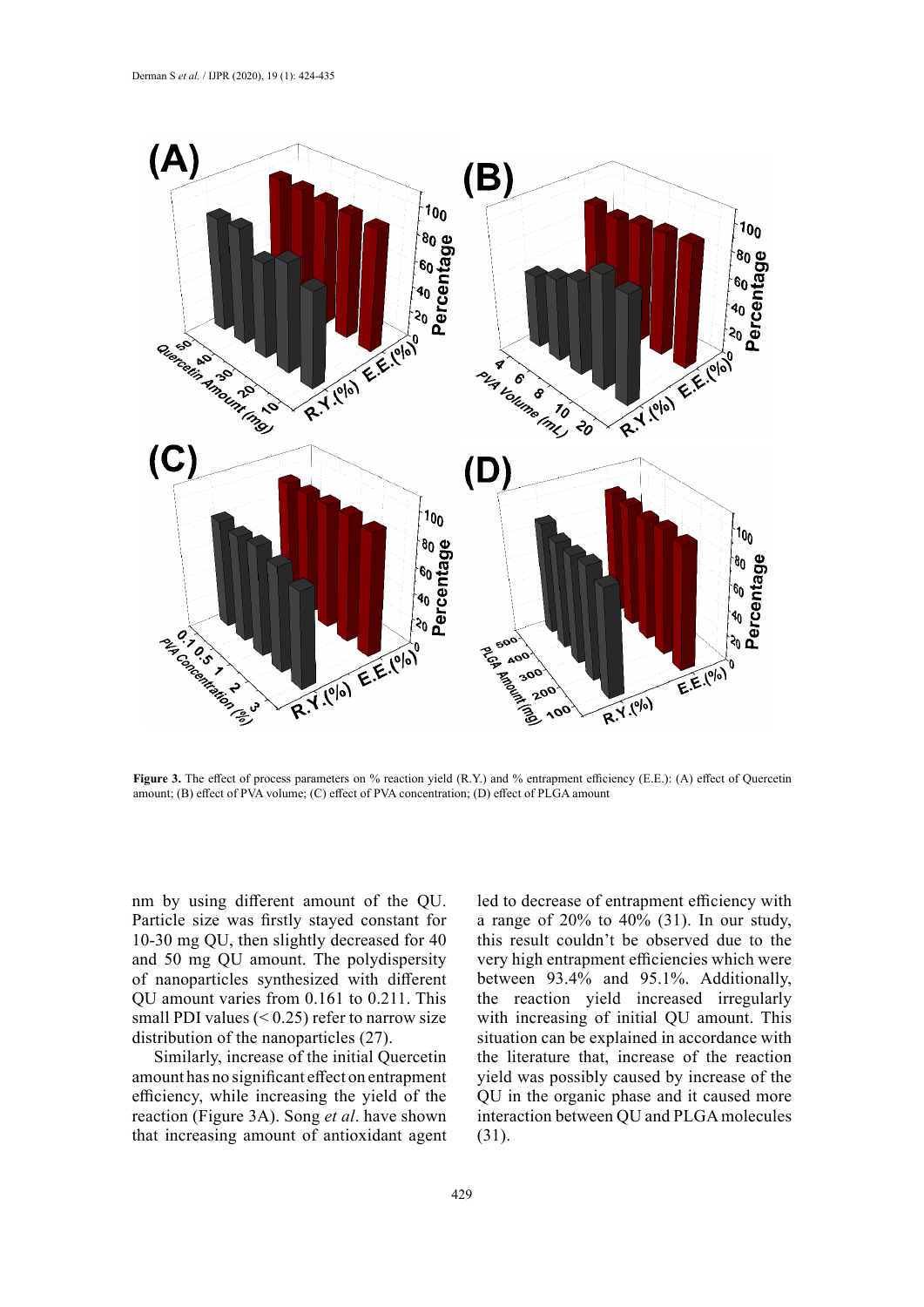# *Effect of PVA Volume*

Figure 2B shows that increasing PVA volume causes increase of the mean diameter of the nanoparticles except for 20 mL PVA volume. Increasing of PVA volume has the same effect with PVA concentration that when PVA volume increases, the amount of PVA increases and it decreases interfacial tension and on the other side it increases viscosity (31, 32). In our study it was shown that in terms of PVA volume, increasing viscosity dominates decreasing interfacial tension thereby causes bigger particle sizes.

It can be understood from the Figure 3B, entrapment efficiencies slightly decreased with the increase of PVA volume. With increasing of total volume, more quercetin dissolves in aqueous phase and this can lead to loss quercetin during the nanoparticle synthesis. This situation occurred because of the amount of the drugs partitioned into the organic phase reduced during the emulsification  $(33)$ ;  $\leq e$ <sup>2</sup>.

Additionally, the reaction yields of nanoparticle significantly decreased with increasing of PVA volume. High solubility of QU in the external phase will result in decreased entrapment efficiency and consequently decreased reaction yield.

## *Effect of PVA Concentration*

Figure 2C shows that with the increase of the PVA concentration, the mean diameter decreases and also polydispersity index decreases which indicates narrow size distribution of the nanoparticles. Similar size results have also been reported in the literature (20, 31, 33-35). When PVA concentration increases, interfacial tension decreases which led to important increase in the net shear stress and formation of smaller nanoparticles droplets. On the other hand, increase of PVA concentration causes increase of the viscosity and hence causes bigger size of the droplets. But the decrease of the size of the nanoparticles in this study is a result of domination of decreasing interfacial tension over the increasing viscosity (20, 31).

With high PVA concentration promoting stability to the emulsion, interfacial tension, the free energy in the interface, and aggregation decrease; thus smaller particles are formed (34). It was found that  $3\%$  PVA concentration

is the best PVA concentration which was enough to cover the droplets completely that provides smaller particle size.

PVA concentration has no significant effect on entrapment efficiencies despite change of particle sizes. Additionally, reaction yields are slightly increased with increasing PVA concentration (Figure 3C), and similar result was obtained by Hussein *et al* (36).

## *Effect of Initial PLGA Amount*

In the present study, the obtained results showed that the PLGA concentration is the most important factor affecting both mean particle size and PDI of nanoparticles. Figure 2D shows the increase of the mean diameter of the nanoparticles with the increase of PLGA concentration. Increase of the PLGA amount leads to three different situations. Firstly with the increase of PLGA amount, viscosity of the organic phase increases and this causes decrease of the net shear stress which is a resistance for droplets to be broken by external energy and it also prevents removing PLGA from organic phase into aqueous phase. These situations are concluded with formation of the larger nanoparticles droplets. Secondly, with more PLGA, PVA amount may not be enough to cover the surface of the droplets and this causes the aggregation of the droplets during elimination of the organic solvent (31, 34). Thirdly, with the increase of PLGA amount; greater numbers of polymeric chains are applied to the emulsion and diffusion of the solvent into the aqueous phase becomes hard and this causes aggregation and formation of larger nanoparticles (37). Additionally, PDI values of the nanoparticles varied between 0.172 and 0.559. These results mean that the nanoparticles show narrow size distribution to broadened size distribution with increase of the initial PLGA amount. Figure 3D shows that increasing of the PLGA amount has no significant effect on entrapment efficiencies and reaction yields which are almost same for 100-500 mg PLGA.

## *SEM and FT-IR Analysis*

Scanning electron microscopy was used to investigate the morphological properties of quercetin loaded PLGA nanoparticles (F2 formulation). The SEM micrograph was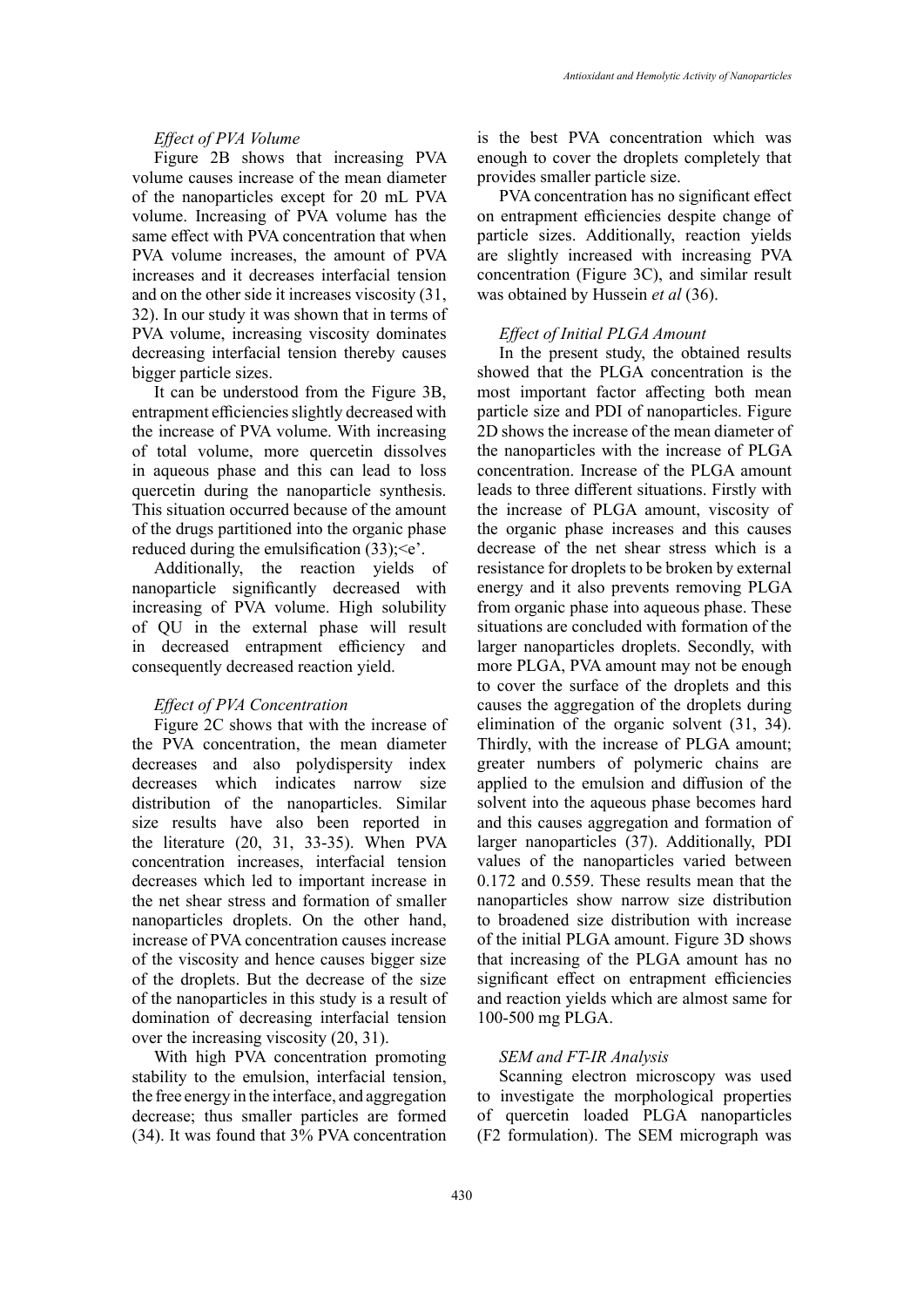

ticles and quercetin loaded nanoparticles (B). **Figure 4.** Scanning electron micrographs of quercetin loaded PLGA nanoparticles (A) and FT-IR spectrum of quercetin, free nanopar-



**Figure 5.** Cumulative release (A) and time dependent antioxidant activity (B) results for F2, F6 and F15 nanoparticles.

shown in Figure 4A and supported by the DLS results showing that the nanoparticles have a homogeneous distribution with spherical morphology. It is thought that this result is consistent with the literature (38).

ATR FT-IR was used to characterize the surface of the nanoparticles and to determine if the quercetin be adsorbed on the nanoparticle surface. The FT-IR spectra of quercetin, free nanoparticles, and quercetin encapsulated PLGA nanoparticles (results were given for F2) were given in Figure 4B. In the FT-IR spectra, absorption peaks are especially assigned to specific functional groups. The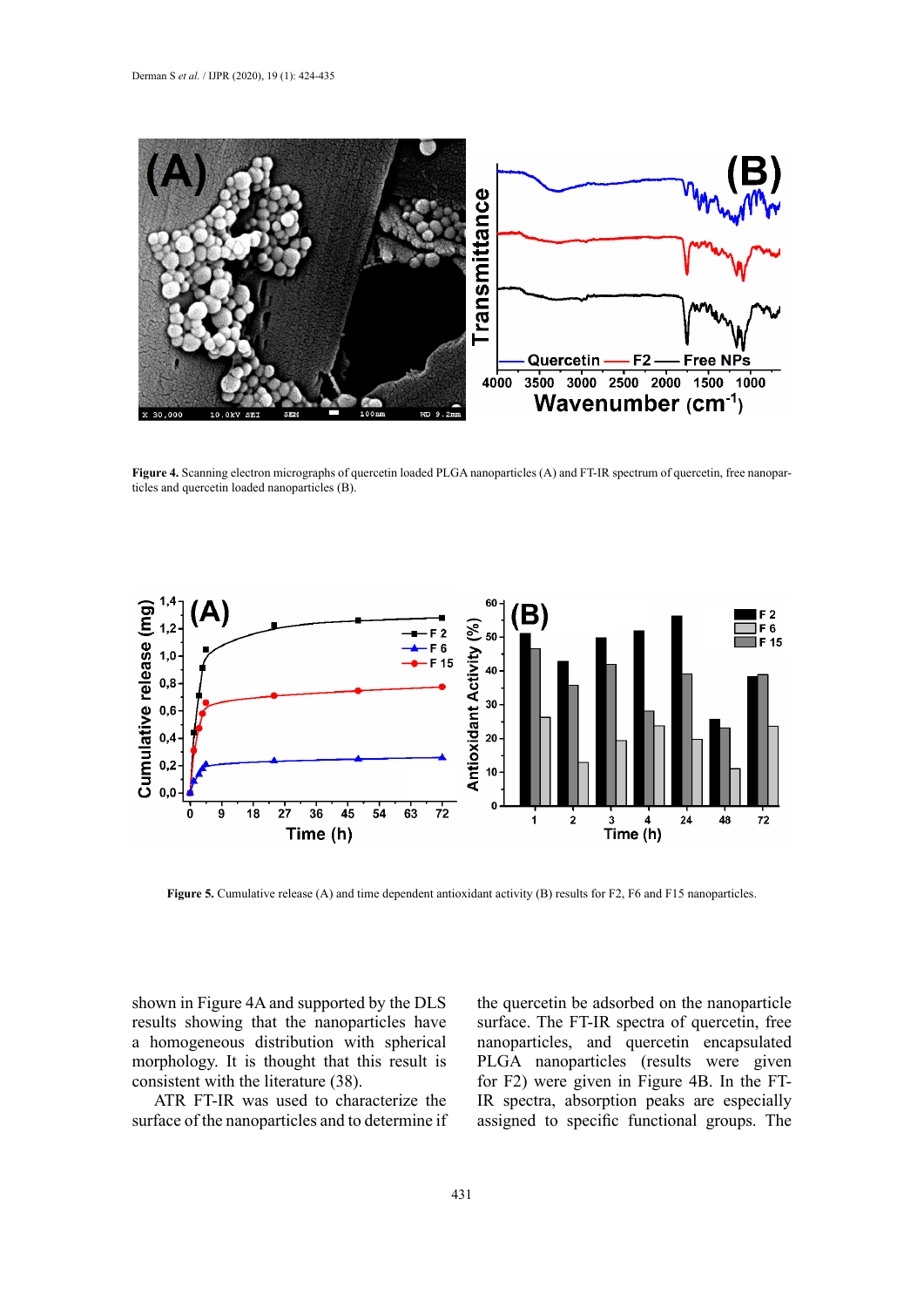

**Figure 6.** Hemolytic activity in different dispersions and concentration of nanoparticles at 2 h (A) and 6 h (B).

free quercetin showed the main characteristic peak in the region 1655 cm-1 due to carbonyl groups (C=O) and the other important peaks are C=C stretching that is observed at 1512 cm-1 and C-O stretching which is observed at 1286 cm-1. PLGA polymer gives specific peaks at 1750 cm-1 and between 1250-1100  $cm<sup>-1</sup>$  corresponding to C=O and C-O groups, respectively. When compared to the spectrum of the quercetin loaded nanoparticle with the empty nanoparticle, it was observed that the specific peaks of PLGA did not change and no new peak appeared after the encapsulation of quercetin. The obtained results are in agreement with literature (39). This demonstrated that the quercetin molecules did not adsorb the surface region of the nanoparticles and were successfully encapsulated into the nanoparticles.

## *In-vitro Release*

In order to demonstrate the effect of the particle size on the quercetin release, release studies were performed with different sizes of nanoformulations. For this purpose, F2, F6, and F15 NPs were weighed to include the same amount of quercetin and obtained release pattern was shown in Figure 5A. Nanoparticles at different size between 262.6 and 869.7 nm showed remarkable differences in quercetin

release. Since smaller nanoparticles have larger surface area-to-volume ratio and small diffusion path lengths, faster and more quercetin release has been observed for F2 NPs. The obtained results are consistent with literature (40, 41).

#### *Antioxidant Activity*

In the formulations F2 (262.6 nm), F6 (869.7 nm), and F15 (473.2 nm) the initial QU amounts were taken equal (20 mg) and the other parameters (PVA volume, PVA and PLGA amount) were changed to be obtained in different sizes nanoparticles. In order to demonstrate the effect of the particle size on the time dependent antioxidant effect, antioxidant activity study was performed for F2, F6, and F15. Time dependent antioxidant activity was investigated by xanthine-xanthine oxidase system. The release mediums of F2, F6, and F15 were used for antioxidant activity assay and the obtained antioxidant activity results were shown in Figure 5B.

The obtained antioxidant activity results, in agreement with the release study demonstrated the released amount of QU increased with decreasing of the particle size. Consequently, antioxidant activity decreased with increasing of particle size or decreasing amount of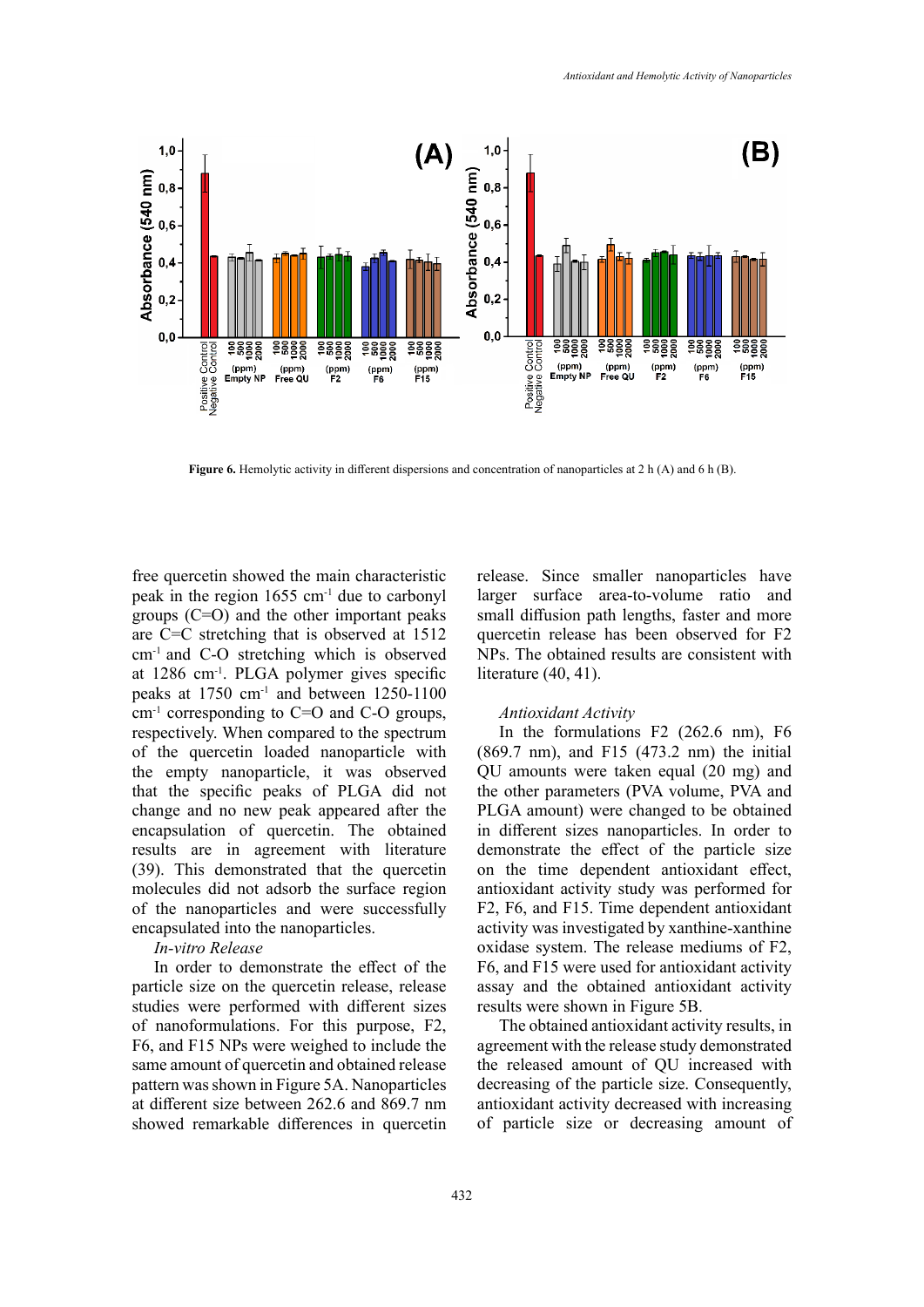released QU. According to literature, antioxidant activity of quercetin has been shown to vary depending on the dosage, it is thought that the antioxidant activity of F2, F6, and F15 NPs influences the dose differences.

*Hemolytic Activity of PLGA*

Hemolytic activity of PLGA nanoparticles were evaluated by measuring hemoglobin release from red blood cells incubated with nanoparticles. F2, F6, and F15 NPs at various concentrations 100-2000 ppm were contacted with red blood cells and lysis of the cells was calorimetrically investigated. Hemolytic activities for different NPs and concentrations evaluated up to 6 h incubation. As shown in Figure 6, the absorbance of free QU, empty NPs, F2, F6, and F15 NPs is nearly similar to negative (PBS) control. No hemolysis was observed after nanoparticle administration. Similar results have been obtained in the literature using different drug loaded PLGA nanoparticles (42-44). Surolia *et al* investigate the hemolytic activity of monensin loaded PLGA nanoparticles and it was shown that both empty and monensin loaded PLGA nanoparticles do not have any hemolytic activity (42). In another study Luo *et al* explored the effect of nanoparticle surface functionalization on hemolytic activity. In the study it was shown that when erythrocytes were incubated with negative charged PLGA nanoparticles no hemolysis was observed. Otherwise, when erythrocytes were incubated with positively charged nanoparticles, it was shown that the hemolysis occurred (43). The results obtained our study indicate that the all nanoparticle formulations are compatible with blood and they can be used safely for intravenous administration.

## **Conclusion**

In the study, PLGA based polymeric nanoparticles were synthesized for design of effective delivery system of antioxidant quercetin molecules which are hydrophobic flavonoid and extremely water insoluble. The prominent features of an entrapment strategy are to enhance the water solubility and sustained antioxidant activity of flavonoids compared to the free form. Nanoparticular controlled release system are administered

to humans through oral, nasal, intramuscular or intravenous routes, thus interactions between the nanoparticular system with blood compartments are important for future applications. For this reason, the aim of the present study is to examine the antioxidant activity and hemocompatibility of the nanoparticle systems with different particle size. Different synthesis parameters, which play a critical role in controlling different properties of the nanoparticles, were investigated and their effects on the particle size were demonstrated.

Three different sized quercetin loaded nanoparticles (F2  $\rightarrow$  262.6 nm, F6  $\rightarrow$  869.7 nm and F15  $\rightarrow$  473.2 nm, respectively) and approximately same entrapment efficiency (95.1%, 93.8 %, and 95.5%) were compared with each other in terms of antioxidant activity. Also, we examined free QU, empty NPs, F2, F6, and F15 NPs with different concentrations (100 ppm, 500 ppm, 1000 ppm and 2000 ppm). We observed large differences in both release pattern and antioxidant activity between nanoparticles of different sizes, this is due to the larger surface area/volume ratio of the smaller nanoparticles and hence faster and more quercetin release from them. As in many studies about PLGA nanoparticles (24, 45), we have not found any hemolytic effect of PLGA nanoparticles depending on time. Additionally, its hemocompatible nature of this QU loaded NPs allows a possibility of the safe bio application in wide range.

## **Acknowledgement**

This research has been supported by Yıldız Technical University Scientific Research Projects Coordination Department, project numbers 2014-07-04-GEP03.

## **References**

- (1) Nam J-S, Sharma AR, Nguyen LT, Chakraborty C, Sharma G and Lee S-S. Application of bioactive quercetin in oncotherapy: from nutrition to nanomedicine*. Molecules* (2016) 21: 108.
- (2) Nathiya S, Durga M and Devasena T. Preparation, Physico-Chemical Characterization and Biocompatibility Evaluation of Quercetin Loaded Chitosan Nanoparticles and Its Novel Potential to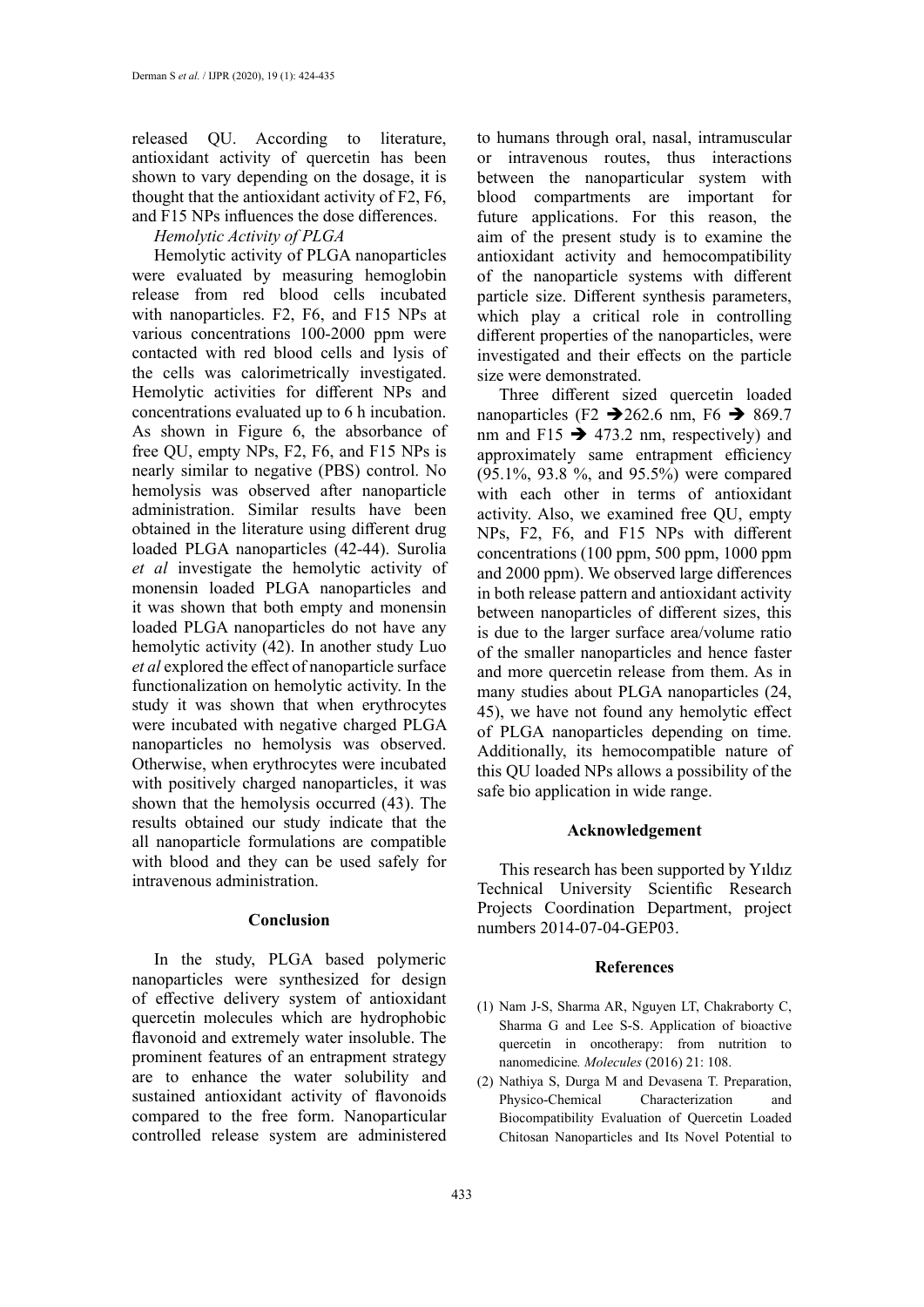Ameliorate Monocrotophos Induced Toxicity*. Dig. J. Nanomater. Bios*. (2014) 9: 1603-13.

- (3) Wu T-H, Yen F-L, Lin L-T, Tsai T-R, Lin C-C and Cham T-M. Preparation, physicochemical characterization, and antioxidant effects of quercetin nanoparticles*. Int. J. Pharm*. (2008) 346: 160-8.
- (4) Molina MF, Sanchez-Reus I, Iglesias I and Benedi J. Quercetin, a flavonoid antioxidant, prevents and protects against ethanol-induced oxidative stress in mouse liver*. Biol. Pharm. Bull.* (2003) 26: 1398- 402.
- (5) Coşkun Ö, Kanter M, Armutçu F, Çetin K, Kaybolmaz B and Yazgan Ö. Protective effects of quercetin, a flavonoid antioxidant, in absolute ethanol-induced acut gastric ulcer*. Eur. J. Gen. Med*. (2004) 3: 37–42
- (6) Arasoglu T, Derman S, Mansuroglu B, Uzunoglu D, Kocyigit BS, Gumus B, Acar T and Tuncer B. Preparation, characterization, and enhanced antimicrobial activity: quercetin-loaded PLGA nanoparticles against foodborne pathogens*. Turk. J. Biol*. (2017) 41: 127-40.
- (7) Nabavi SF, Russo GL, Daglia M and Nabavi SM. Role of quercetin as an alternative for obesity treatment: You are what you eat! *Food Chem*. (2015) 179: 305-10.
- (8) Machha A, Achike FI, Mustafa AM and Mustafa MR. Quercetin, a flavonoid antioxidant, modulates endothelium-derived nitric oxide bioavailability in diabetic rat aortas*. Nitric Oxide* (2007) 16: 442-7.
- (9) Jain AK, Thanki K and Jain S. Co-encapsulation of tamoxifen and quercetin in polymeric nanoparticles: implications on oral bioavailability, antitumor efficacy, and drug-induced toxicity*. Mol. Pharm*. (2013) 10: 3459-74.
- (10) Kumari A, Yadav SK, Pakade YB, Singh B and Yadav SC. Development of biodegradable nanoparticles for delivery of quercetin*. Colloids Surf., B.* (2010) 80: 184-92.
- (11) Sun M, Nie S, Pan X, Zhang R, Fan Z and Wang S. Quercetin-nanostructured lipid carriers: characteristics and anti-breast cancer activities *invitro. Colloids Surf., B. (*2014) 113: 15-24.
- (12) Cai X, Fang Z, Dou J, Yu A and Zhai G. Bioavailability of quercetin: problems and promises*. Curr. Med. Chem.* (2013) 20: 2572-82.
- (13) Nune SK, Gunda P, Thallapally PK, Lin Y-Y, Laird Forrest M and Berkland CJ. Nanoparticles for biomedical imaging*. Expert. Opin Drug Deliv.* (2009) 6: 1175-94.
- (14) Arasoglu T, Derman S and Mansuroglu B. Comparative evaluation of antibacterial activity of caffeic acid phenethyl ester and PLGA nanoparticle formulation by different methods*. Nanotechnology*

(2015) 27: 1-12.

- (15) Vyas SP and Khar RK. *Targeted & Controlled Drug Delivery: Novel Carrier Systems*. CBS publishers & distributors (2004).
- (16) Arasoglu T, Mansuroglu B, Derman S, Gumus B, Kocyigit B, Acar T and Kocacaliskan I. Enhancement of Antifungal Activity of Juglone (5-Hydroxy-1, 4-naphthoquinone) Using a Poly (d, l-lactic-co-glycolic acid)(PLGA) Nanoparticle System*. J. Agric. Food Chem*. (2016) 64: 7087-94.
- (17) Mohanraj V and Chen Y. Nanoparticles-a review*. Trop. J. Pharm. Res.* (2007) 5: 561-73.
- (18) Rao JP and Geckeler KE. Polymer nanoparticles: preparation techniques and size-control parameters*. Prog. Polym. Sci*. (2011) 36: 887-913.
- (19) Muhamad I., Selvakumaran S and Lazim NA. Designing Polymeric Nanoparticles for Targeted Drug Delivery System. In: Seifalian A, Mel A and Kalaskar DM. (eds.) Nanomedicine. 1st ed. One Central Press (OCP) (2014) 287-13.
- (20) Halayqa M and Domańska U. PLGA Biodegradable Nanoparticles Containing Perphenazine or Chlorpromazine Hydrochloride: Effect of Formulation and Release*. Int. J. Mol. Sci*. (2014) 15: 23909-23.
- (21) Dangi R and Shakya S. Preparation, optimization and characterization of PLGA nanoparticle*. Int. J. Pharm. Life Sci.* (2013) 4: 2810-2818
- (22) Michanetzis GP, Missirlis YF and Antimisiaris SG. Haemocompatibility of nanosized drug delivery systems: has it been adequately considered? *J. Biomed. Nanotechnol.* (2008) 4: 218-33.
- (23) Alves AdCS, Mainardes RM and Khalil NM. Nanoencapsulation of gallic acid and evaluation of its cytotoxicity and antioxidant activity*. Mat. Sci. Eng. C-Mater.* (2016) 60: 126-34.
- (24) Fornaguera C, Calderó G, Mitjans M, Vinardell MP, Solans C and Vauthier C. Interactions of PLGA nanoparticles with blood components: protein adsorption, coagulation, activation of the complement system and hemolysis studies*. Nanoscale* (2015) 7: 6045-58.
- (25) Derman S and Akdeste ZM. Particle size and zeta potential investigation of synthetic peptide-protein conjugates/Sentetik peptid-protein konjugatlarının parçacık boyutu ve zeta potensiyel analizi*. Turk. J. Biochem*. (2015) 40: 282-9.
- (26) Arasoglu T, Derman S, Mansuroglu B, Yelkenci G, Kocyigit B, Gumus B, Acar T and Kocacaliskan I. Synthesis, characterization and antibacterial activity of juglone encapsulated PLGA nanoparticles*. J. Appl. Microbiol.* (2017) 123: 1407-19.
- (27) Derman S. Caffeic acid phenethyl ester loaded PLGA nanoparticles: effect of various process